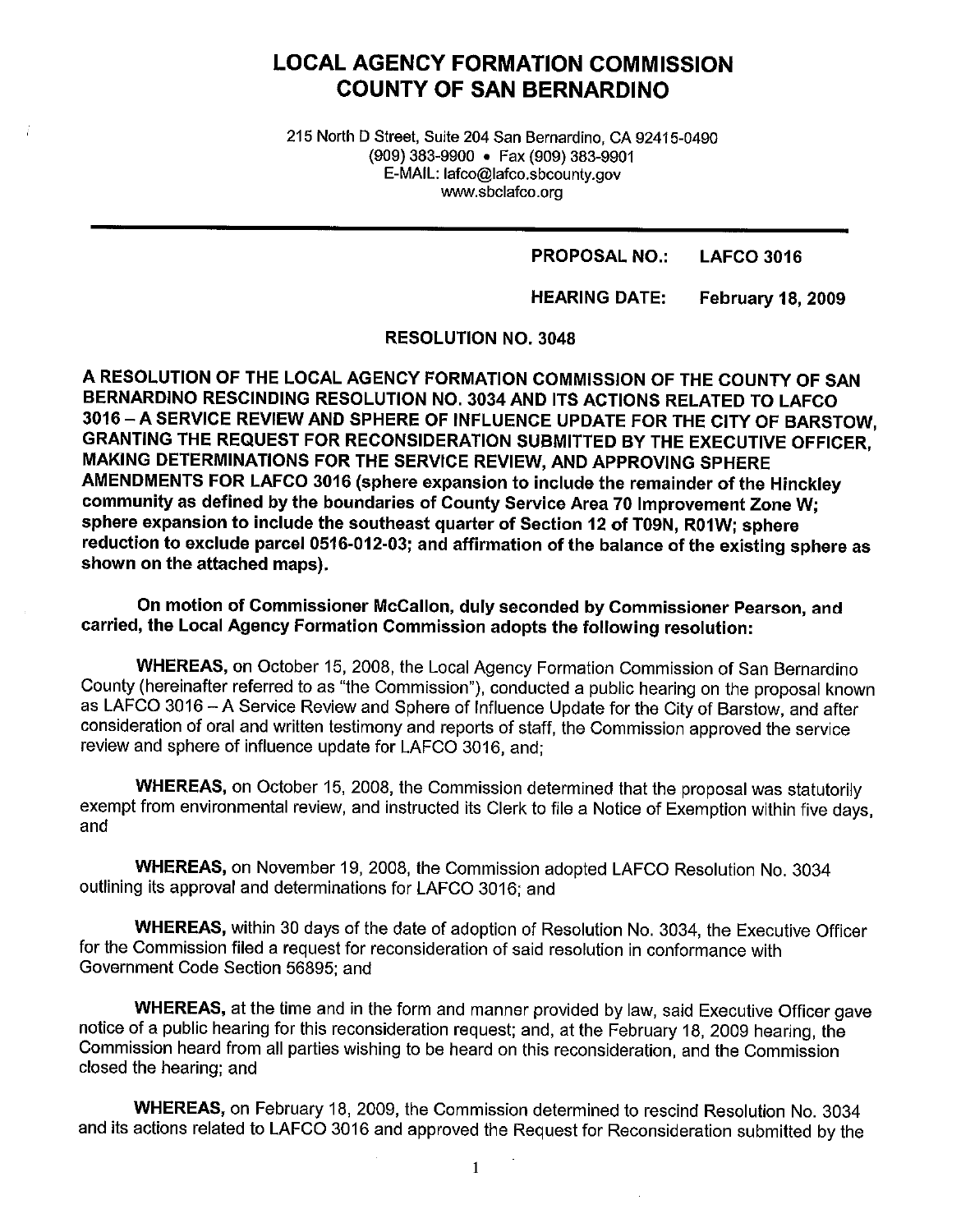Executive Officer for LAFCO 3016; and

**WHEREAS,** a service review mandated by Government Code 56430 and a sphere of influence update mandated by Government Code Section 56425 have been conducted by the Local Agency Formation Commission of the County of San Bernardino (hereinafter referred to as "the Commission") in accordance with the Cortese-Knox-Hertzberg Local Government Reorganization Act of 2000 (Government Code Sections 56000 et seq.): and

**WHEREAS,** the Executive Officer has reviewed available information and prepared a report including her recommendations thereon, the filings and report and related information having been presented to and considered by this Commission; and,

**WHEREAS,** at the hearing, this Commission heard and received all oral and written protests; the Commission considered all plans and proposed changes of organization, objections and evidence which were made, presented, or filed; it received evidence as to whether the territory is inhabited or uninhabited, improved or unimproved; and all persons present were given an opportunity to hear and be heard in respect to any matter relating to the application, in evidence presented at the hearing;

**WHEREAS,** a statutory exemption has been issued pursuant to the provisions of the California Environmental Quality Act (CEQA) indicating that this service review and sphere of influence update are statutorily exempt from CEQA and such exemption was adopted by this Commission on February 18, 2009 for the modified proposal, and the Clerk was directed to file a Notice of Exemption within five working days of its adoption;

**WHEREAS,** based on presently existing evidence, facts, and circumstances filed with the Local Agency Formation Commission and considered by this Commission, it is determined that the following sphere of influence determinations should be made for the City of Barstow (hereafter shown as the City):

- (1) Expand the sphere of influence to include the remainder of the Hinckley community as defined by the boundaries of County Service Area 70 Improvement Zone W;
- (2) Expand the sphere to include the southeast quarter of Section 12 of T09N, R01W;
- (3) Reduce the sphere to exclude parcel 0516-012-03 located in the northern half of Section 19 of T09N, R01E; and
- (4) Affirm the balance of the existing sphere of influence for the City

as more specifically depicted on the maps attached hereto as Exhibit "A" and "A-1"; and,

**WHEREAS,** the determinations required by Government Code Section 56430 and local Commission policy are included in the report prepared and submitted to the Commission dated October 7, 2008 and received and filed by the Commission on October 15, 2008, a complete copy of which is on file in the LAFCO office. The sphere amendments approved on February 18, 2009 do not change the previous municipal service review determinations required by Government Code Section 56430. The determinations of the Commission are:

# **1. Growth and population projections for the affected area:**

City Limits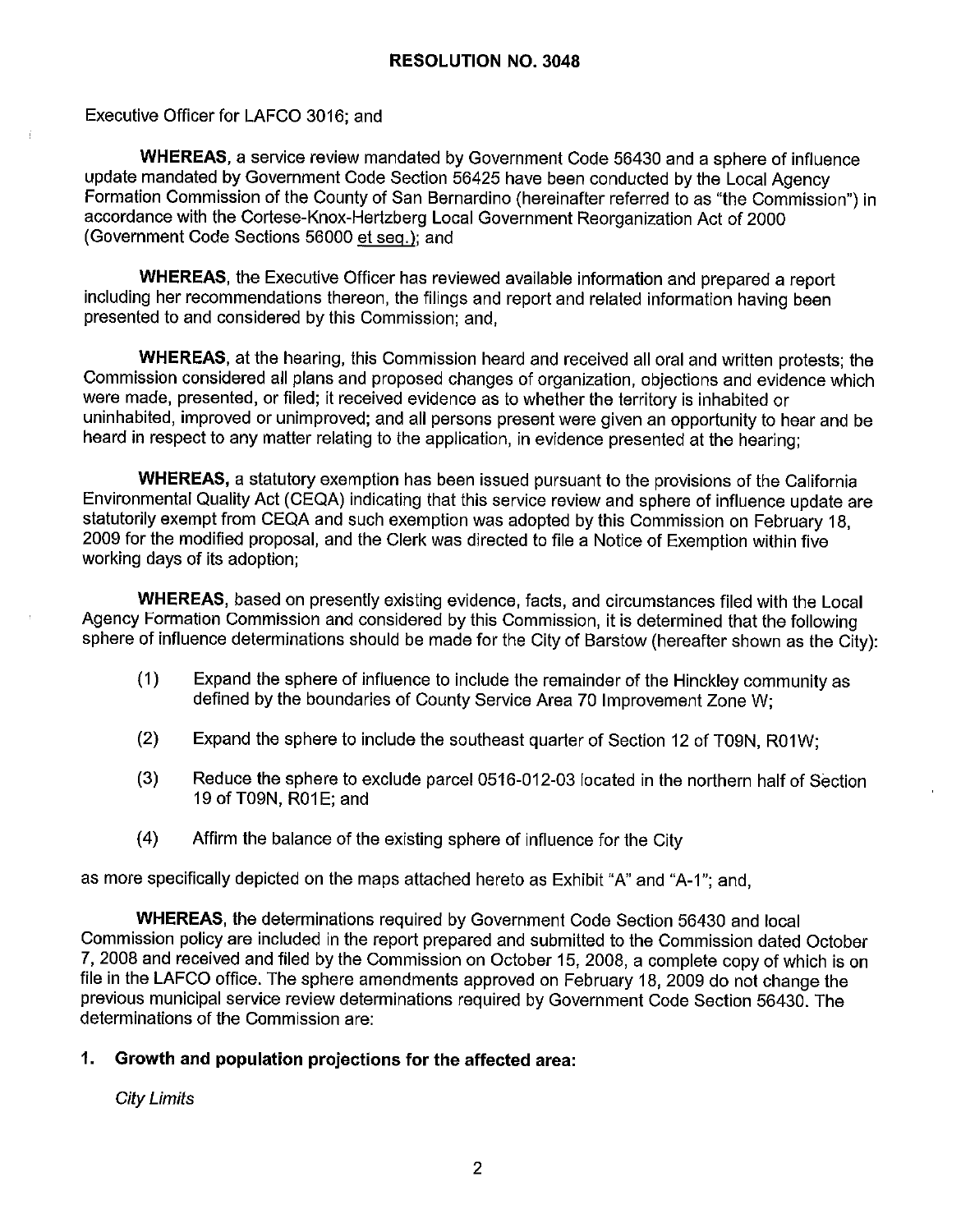According to the State Department of Finance, the City had an estimated population of 23,943 in 2007. The City's population projections, which were developed using the Southern California Association of Government (SCAG) projections, are listed in five-year increments, as follows:

| $2010 - 25,401$ | $2025 - 35,430$ |
|-----------------|-----------------|
| $2015 - 28,831$ | $2030 - 38,571$ |
| $2020 - 32215$  |                 |

Build-out within the City is approximately 130,000 persons based on the current land use designations. Within the City limits is a proposed development project for 219 lots along Jasper Road north of Citrine Road. This area was recently annexed to the City effective June 2008.

Most of the anticipated growth is expected to occur in three areas identified in the City's General Plan:

- Residential growth in the three-mile wide corridor between Rimrock Road and Linda Vista Road
- Industrial growth in the City's Business Park (on West Main Street, east of Highway 58) and Industrial Park (west side of Lenwood Road, north of West Main Street)
- Commercial growth in the Lenwood Specific Plan area (east side of 1-15 between Lenwood Road and Outlet Center Drive)

#### Sphere of Influence

Utilizing the growth forecast for transportation analysis zones, as identified in the Southern California Association of Governments 2008 Regional Transportation Growth Forecast, the City's sphere of influence population projections are as follows:

| 2010 – 10,381 | $2025 - 12,212$ |
|---------------|-----------------|
| 2015 – 11,050 | $2030 - 13,006$ |
| 2020 – 11,585 |                 |

LAFCO staff has received project notices which anticipate General Plan Amendments, tentative tract developments, and Conditional Use Permits for increased residential development within the sphere area. A review of the project notices that have been submitted for County Land Use Planning review from 2004 through present indicate the potential for creation of 134 lots. These projects are adequately accounted for in the projections listed above. Additionally, there is a specific plan adopted by the City of Barstow in 1988 for the Lenwood community which guides development for the future in this area consistent with the City's General Plan.

Historical trends indicate low growth in the community in comparison with other urban areas of the North Desert region of the County. However, there are planned developments anticipated in the future such as the Waterman Junction development. These future projects will increase the need for public services within the existing City boundaries as well as within the unincorporated sphere area. However, the single most tangible factor that could limit growth will be the availability of water.

**2. Present and planned capacity of public facilities and adequacy of public services, including infrastructure needs or deficiencies:**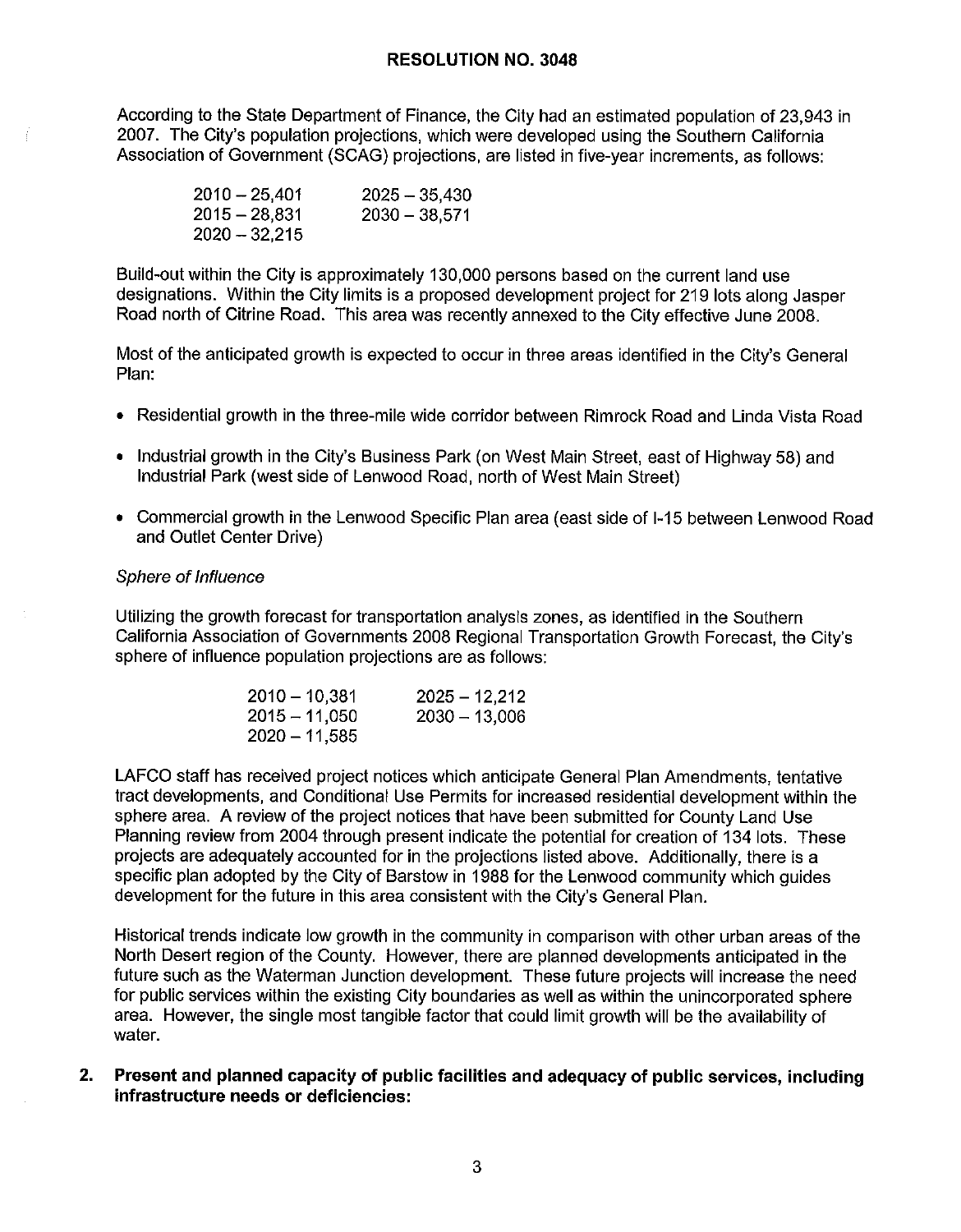The City provides land use planning, general government, sewer collection and treatment, police, street maintenance, and park and recreation services. Retail water is provided by the Golden State Water Company. The Barstow Fire Protection District provides fire protection and paramedic services within the City.

#### Police

Currently, police services adequately serve the area. The City Police Department is responsible for providing law enforcement and public safety services within the City. In FY 2006-07, the Department had a staff of 53 of which 37 are sworn officers. Additionally, the City is initiating a Neighborhood Enhancement Program. There is one police station to serve the 40 square mile jurisdiction.

#### Sewer

In 2007, there were 80 miles of sewer lines and approximately 17,000 connections. The City maintains the sewer collection system and operates the wastewater reclamation facility which is currently operating at 2.7 million gallons per day but has a capacity of 4.5 million gallons per day. The reclamation facility was constructed in 1968 for primary level treatment and was expanded in 1975 to secondary level treatment. City staff indicates that the reclamation facility is in good condition. However, according to the FY 2006-07 Comprehensive Annual Financial Report, the California Regional Water Quality Control Board in August 2006 issued one order and one notice requiring the City to take remediation action for the plant:

- Order for wastewater discharges resulting in alleged increases in the nitrate levels in the water supply resulting from the City's wastewater plant. While the Board may impose a fine on the City, the Board has neither threatened nor taken action in this regard.
- Notice for wastewater discharges from the City's wastewater plant. Pursuant to its contract with the City, the facility operator, Aquarion Operating Services, is required to indemnify and hold the City harmless, limited to \$10 million. Aquarion Operating Services has acknowledged its indemnity obligations and is working with the Water Quality Control Board to resolve the violation. While the Board may impose a fine on the City, the Board has neither threatened nor taken action in this regard.

The City plans to upgrade the reclamation facility to tertiary level treatment and expand it to accommodate build-out growth in order to comply with the Order and Notice. City staff indicates that the upgrade plans have been deemed acceptable by the Regional Water Quality Control Board - Lahontan Region. On October 6, 2008, the City plans to release a request for proposal for firms to bid on the Phase 1 Improvements to the Wastewater Treatment Facility (Biological Nutrient Reduction). The City expects to have the project completed by July 30, 2009. According to City staff, upon completion the City will be in full compliance with the Regional Water Quality Control Board Order and Notice.

# Park and Recreation

The community center has a gym, weight room, arts and crafts facilities, handball and racquetball courts, aerobics facilities, and sauna rooms. The Robert A. Sessions Sportspark includes six ball fields, two soccer fields, volleyball courts, batting cages, roller hockey arena, and concession stands. City staff has indicated that there are no Park Master Plans or studies.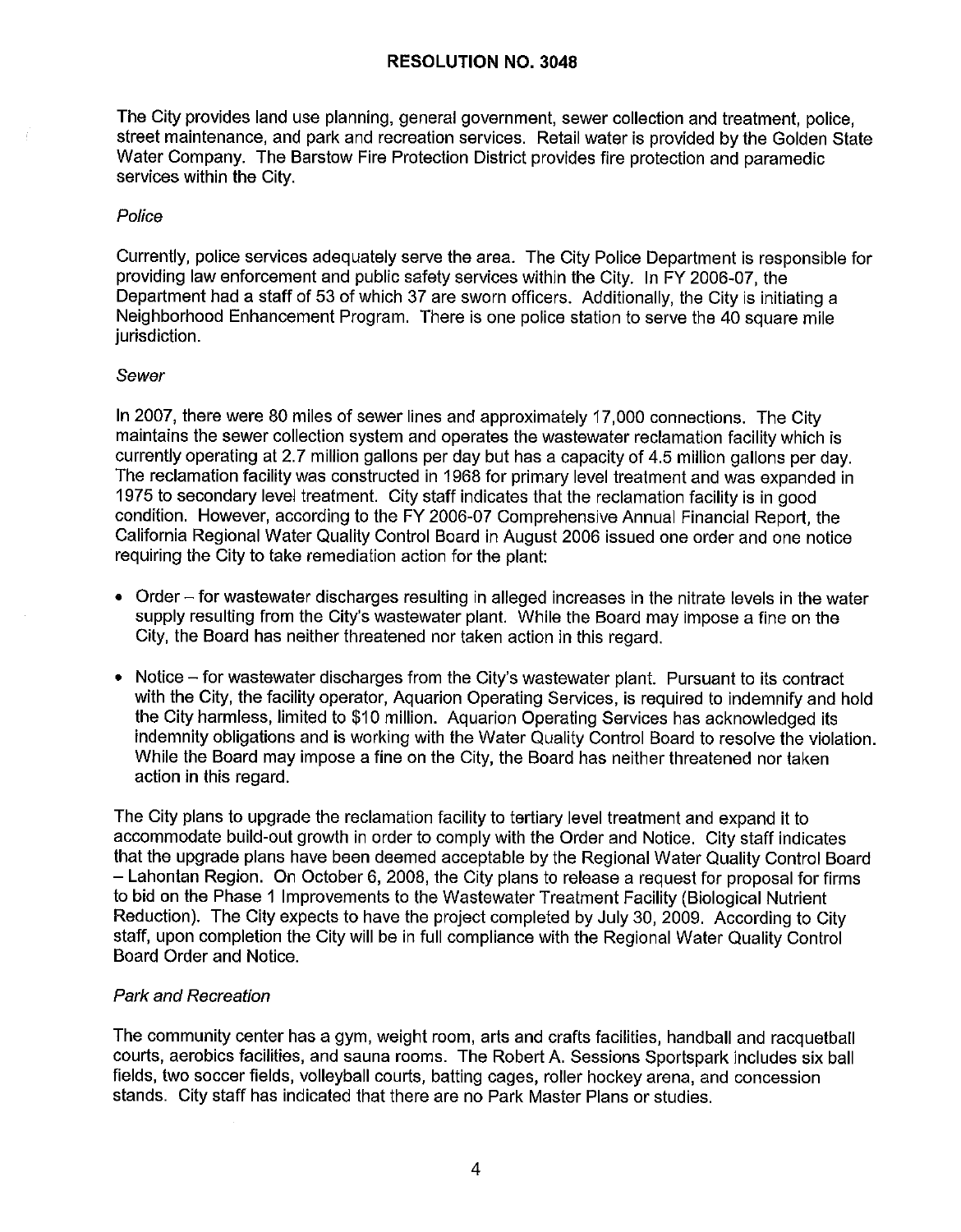According to City staff, there are 118 acres of parkland. Pursuant to the Quimby Act, a minimum of three acres per thousand population should be dedicated for recreational and/or open space purposes. Utilizing the 2007 population and total developed park acreage, the District surpasses the Quimby Act standard.

The former Barstow Park and Recreation District comprised 503 square miles with 23.7 square miles within the corporate boundaries of the City, at that time. When the City succeeded to the Barstow Park and Recreation District in 2004, it succeeded to the Barstow Park and Recreation District contract with the Barstow Heights Community Services District. Pursuant to the contract, the Barstow Park and Recreation District was to provide maintenance of the CSD's two parks. The City succeeded to this contract and now performs this service. However, the terms of the contract expire in 2010. City and District staffs have indicated the intent to continue this contract. Additionally, as a condition of the approval of the dissolution, the City was required to continue to provide park and recreation services to the residents outside the boundaries of the City but within the former District's boundaries in the same manner and at the same cost as in-City residents. The level of service has increased due to the upgrading of facilities and improvements to the Sports Park. The range of park and recreation services generally remains the same since the former District's facilities were generally located either within the City or near the City and not in the far reaches of its former boundaries.

# **3. Financial ability of agencies to provide services:**

#### *Revenues*

Much of Barstow's economy depends on transportation. For governmental activities, the main sources of revenue are sales tax (24%), capital contributions and grants (22%), property tax (18%) and other taxes (18%). In 2007 the City increased its development fees for permits and applications for the first time since 1986. The new fee schedule includes an annual cost of living adjustment based on the regional Consumer Price Index not to exceed three percent per year.

On the November 2008 ballot is a measure to impose an additional 3/4 cent sales tax within City limits to pay for increased staffing and equipment for the City Police Department and the Barstow Fire Protection District. The proposed tax would be split 69 percent for fire and emergency medical response services and 31 percent for police. Pursuant to provisions of State Law, passage of this measure requires a 2/3 majority.

# Audit

The City's Comprehensive Financial Annual Report combines the financial statements of the City, the Barstow Redevelopment Agency, the Barstow Financing Authority, the Barstow Public Facilities Corporation, and the Odessa Water District. Highlights from the City's comprehensive annual financial report for FY 2006-07 are:

- Assets exceeded liabilities at the close of the year by \$132,491,082. Of this amount, \$33,792,667 is unrestricted.
- Total net assets increased by \$8,412,810 (7%) from prior year.
- Governmental funds increased \$6,890,316 (16%) from prior year.
- Unreserved fund balance for the General fund was \$29,774,340 or 116% of total general fund expenditures.
- Total debt increased by \$849,001 (4%) due to obligations that are scheduled to be paid in FY 2007-08.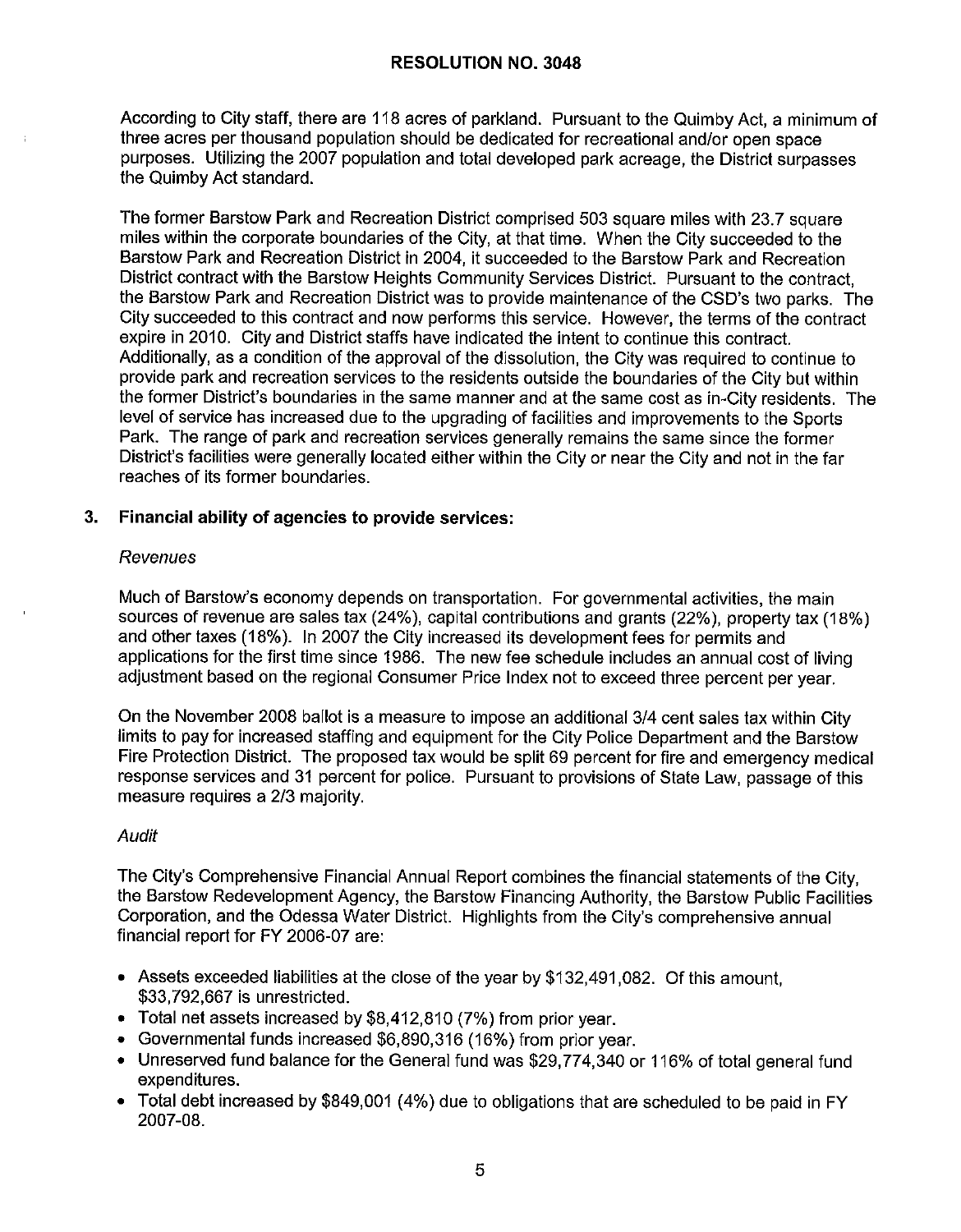As a measure of the general fund's liquidity, it is useful to compare both the total fund balance (\$29,992,999) and the unreserved fund balance (\$29,774,340) to total general fund expenditures (\$13,782,704). The total fund balance represents 117% while the unreserved fund balance represents 116% of total general fund expenditures. It is important to note that the total fund balance includes a working capital reserve of \$1,500,000, which represents 11% of general fund expenditures.

All the governmental funds ended the year with a surplus, except for the Measure I Special Revenue fund. This fund experienced a change in fund balance of (\$332,654). The reason for the decrease in fund balance was increased costs due to road projects. The Redevelopment Debt Service fund had a deficit fund balance of \$2,332,693 at the end of the year. The fund has an obligation to the Low and Moderate Income Housing Funds for prior housing set aside obligations, which will be paid from future tax increment pursuant to a repayment plan.

Cash not required for immediate use is invested with the State of California Local Agency Investment Fund (LAIF). For FY 2006-07, the City's LAIF cash balance was \$11,694,677.

#### Barstow Redevelopment Agency

The Barstow Redevelopment Agency (Agency) was established in 1973 pursuant to the California Community Redevelopment Law. The Agency's redevelopment activity involves two project areas. Combined the two project areas comprises approximately two-fifths of the City's jurisdiction. The project areas include residential, commercial, industrial, and public areas. The Agency's primary source of revenue, other than loans and advances from the City, comes from property tax increment. The redevelopment agency does have drawbacks. Property tax receipts have lessened tax receipt revenues to other agencies, such as the Barstow Fire Protection District.

At the end of FY 2006-07, total expenditures (\$14.2 million) exceeded assets (\$11.4 million) by \$2.8 million. Although net expenditures exceeds net assets, the shortfall lessened by \$1.8 million for the year.

On October 1, 2001, the Agency entered into an agreement to repay the City \$4.23 million with interest at the rate of 6% per annum, fully amortized to 2019. The sum of \$4.23 million represents the Agency's share of costs for construction of an indoor swimming complex built in 1975 and accumulated interest on such share of costs. As of June 30, 2007, the balance was approximately \$4.18 million.

#### Park Services

Pursuant to the conditions of the dissolution of the Barstow Park and Recreation District, the City agreed to separately account for the District's revenues so that such funds are to be used for the purpose of providing an equivalent level and range of park and recreation services. The revenues the City receives that are attributable to the former district are separately accounted for in the City's financial documents but are not easily identified. However, for the purpose of providing an equivalent level and range of park recreation services, the level of service has increased due to the upgrading of facilities and improvements to the Sports Park. The range of park and recreation services generally remains the same since the former District's facilities were generally located either within the City or near the City and not in the far reaches of its former boundaries.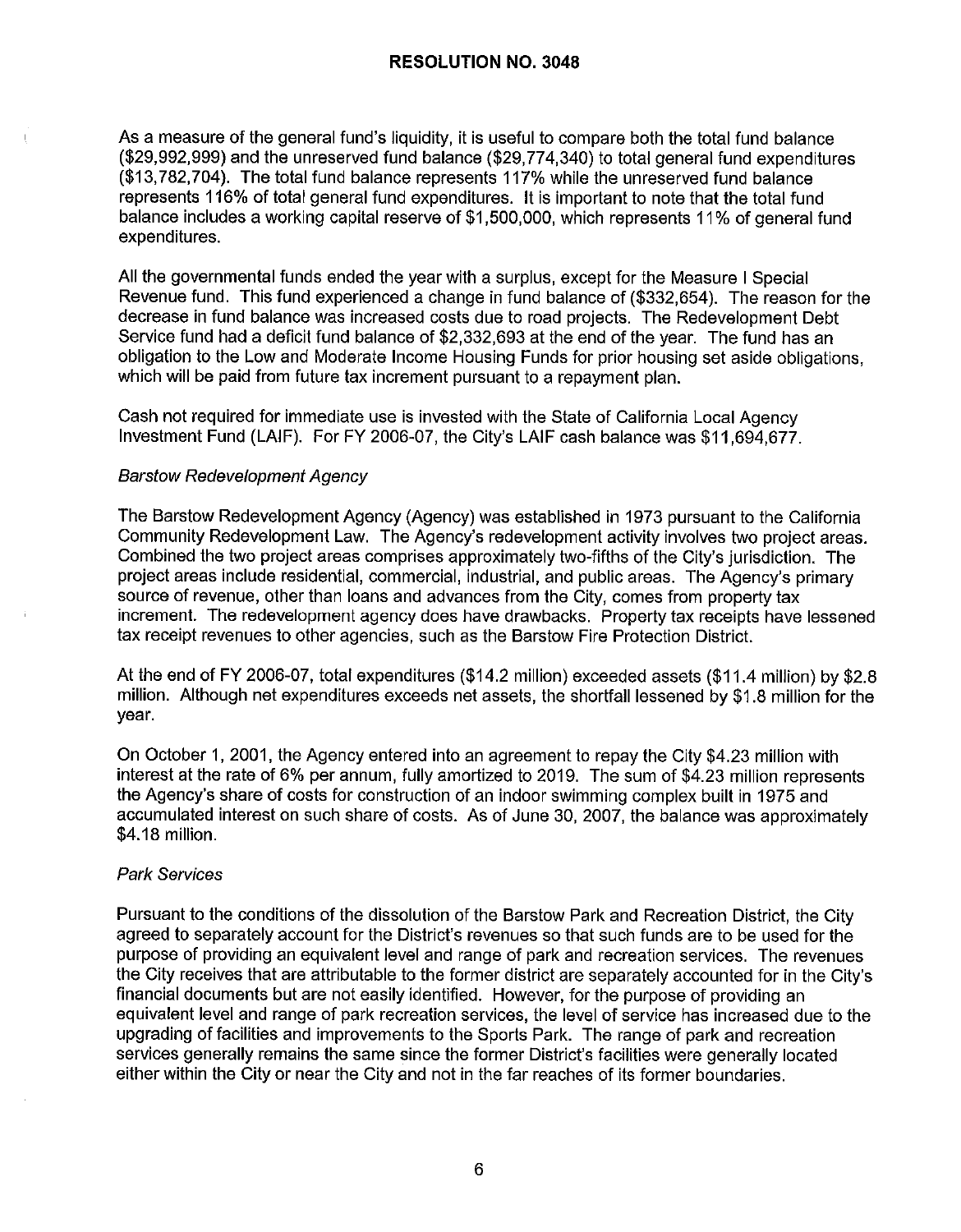The Sports Park has its own fund and the facility was built by the Barstow Redevelopment Agency to meet the recreational needs of the community. Since the Sports Park does not generate significant revenues, the General Fund subsidizes the operations of the Sports Park.

### Capital Improvement Budget

The City annually adopts and maintains a five-year capital improvement program which includes road improvements. The major capital improvement projects of past two years are:

- Upgrade of the wastewater treatment facility. Construction in progress at the close of the FY 2006-07 reached \$1. 7 million.
- Opening of the Compressed Natural Gas/Liquefied Natural Gas Fueling Station. This is a Cityowned station that is open 24 hours a day to fuel public and private vehicles. Federal, State, and local grant funds were used to construct the station. The fund for this business operation receives a royalty for each gallon of fuel sold.

#### Long-Term Debt

The City's debt service as a percentage of non-capital expenditures decreased from 12.5% in 2004 to 8.6% in 2007. At the end of FY 2006-07, the City had total bonded debt outstanding of \$17.45 million. Of this amount, \$1.22 is special assessment debt for which government is liable in the event of default by the property owners subject to the assessment.

#### **4. Status of, and opportunities for, shared facilities:**

The City and the Barstow Unified School District allow the shared use of facilities and equipment at no charge, as long as the uses do not conflict with the other entity's general operations and scheduled uses.

#### **5. Accountability for community service needs, including governmental structure and operational efficiencies:**

# Local Government Structure and Community Service Needs

The City has operated under the Council-Manager form of government since 1947. The City Council is comprised of five members and the mayor holds one of the seats. Council Members and the mayor are elected at large to four-year staggered terms. The City Council also serves as the Board of Directors of the Barstow Redevelopment Agency, the Barstow Financing Authority, the Barstow Public Facilities Corporation, and the Odessa Water District. Below is the composition of the current City elective offices, their positions, and terms of office:

| <b>Council Member</b>    | Title                 | <b>Term</b> |
|--------------------------|-----------------------|-------------|
| Joe Gomez                | Mayor                 | 2012        |
| Julie Hackbarth-McIntyre | Council Member        | 2010        |
| Willie L. Hailey, Sr.    | Council Member        | 2012        |
| <b>Tim Saenz</b>         | Council Member        | 2010        |
| <b>Timothy Silva</b>     | <b>Council Member</b> | 2010        |
| Evelyn Radel             | Treasurer             | 2012        |
| JoAnne Cousino           | Clerk                 | 2012        |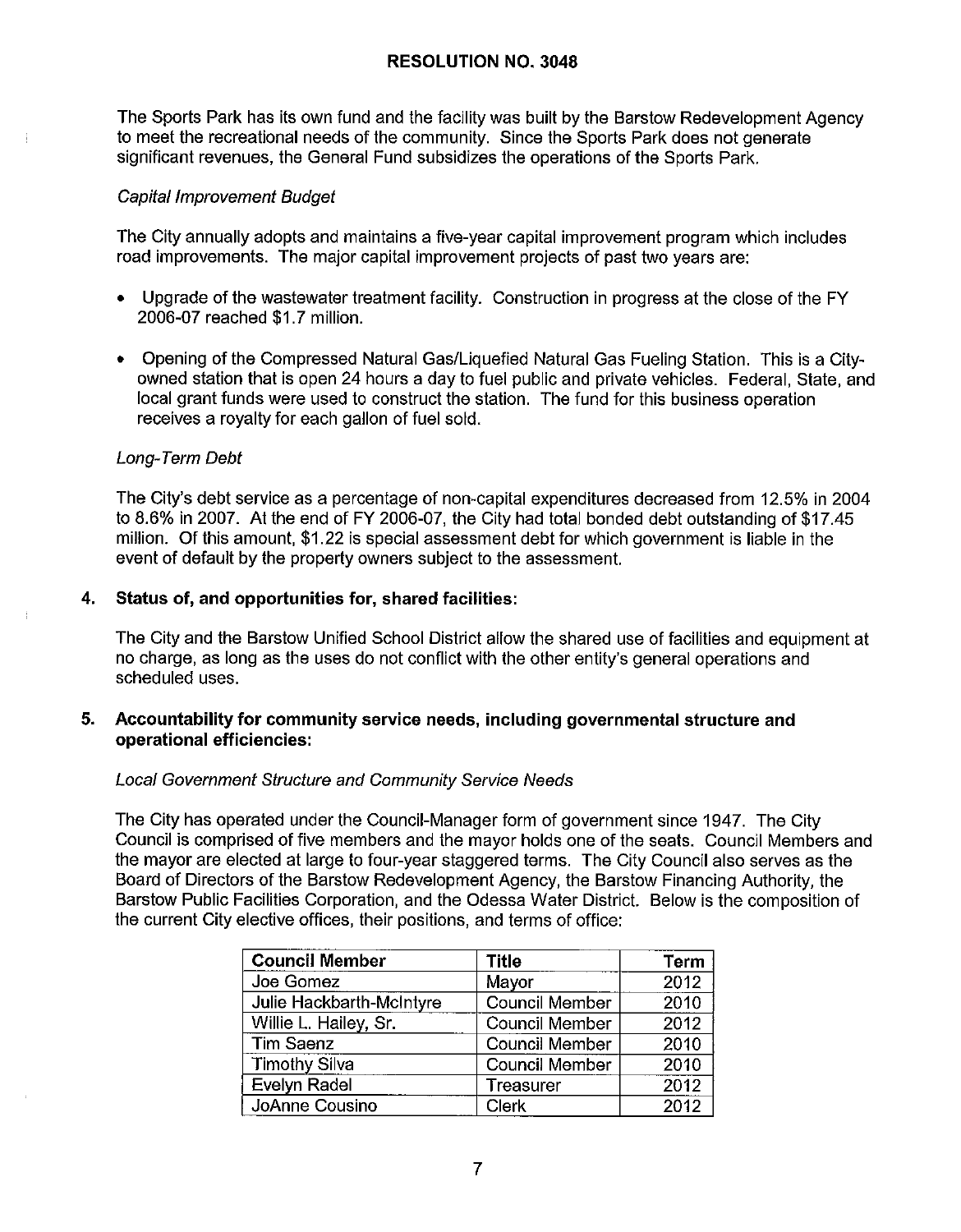City council meetings are held the first and third Monday of each month at the Barstow City Hall at 7:30 p.m. The City complies with the Brown Act, and the public is welcome. The City Council convenes separate meetings as the Council or the respective board of directors. For certain items of common interest, joint meetings are held. A quarterly newsletter is published and made available to residents.

### Operational Efficiency

Operational efficiencies are realized through several joint agency practices, for example:

- The City of Brawley (Imperial County) to pool resources to result in lower costs to acquire financing from the California Statewide Communities Pooled Financing Program for a 2004 wastewater revenue bond.
- Mojave Desert and Mountain Integrated Waste Joint Powers Authority for solid waste and recycling.
- Public Entity Risk Management Authority (PERMA) for insurance/risk management purposes. PERMA is composed of 24 member entities located throughout Southern California.
- Alliance for Water Awareness (AWAC). The City, as an AWAC member, participates in workshops, outreach events, and public education to communicate the conservation message.

#### Government Structure Options

There are two types of government structure options:

Out-of-Agency Service Agreements:

Since 2003 the City has provided sewer service for certain properties (Lenwood/High Desert Estates) within County Service Area 70 Improvement Zone S-7 (LAFCO SC 184). The Commission's approval of the out-of-agency service contract provided authorization for this service to be extended within any portion of CSA 70 Zone S-7 without the need for further Commission action.

Pursuant to the conditions of the dissolution of the Barstow Park and Recreation District, the City is required to continue to provide for park and recreation services outside the boundaries of the City but within the former District's boundaries. II is the recommendation of the Commission that this ongoing requirement be memorialized in an out-of-agency service contract to reduce confusion for the City and County staff implementing the provisions.

#### Other Government Structure Options:

While the discussion of some government structure options may be theoretical, a service review should address possible options.

• Expansion of the City to encompass the entirety of its sphere. In the materials provided for this review, the City indicated that annexations are driven by development projects and their need for municipal services. The vast rural nature and land use designations of the majority of the sphere, and the lack of infrastructure or financing to provide municipal level infrastructure, present challenges to this option.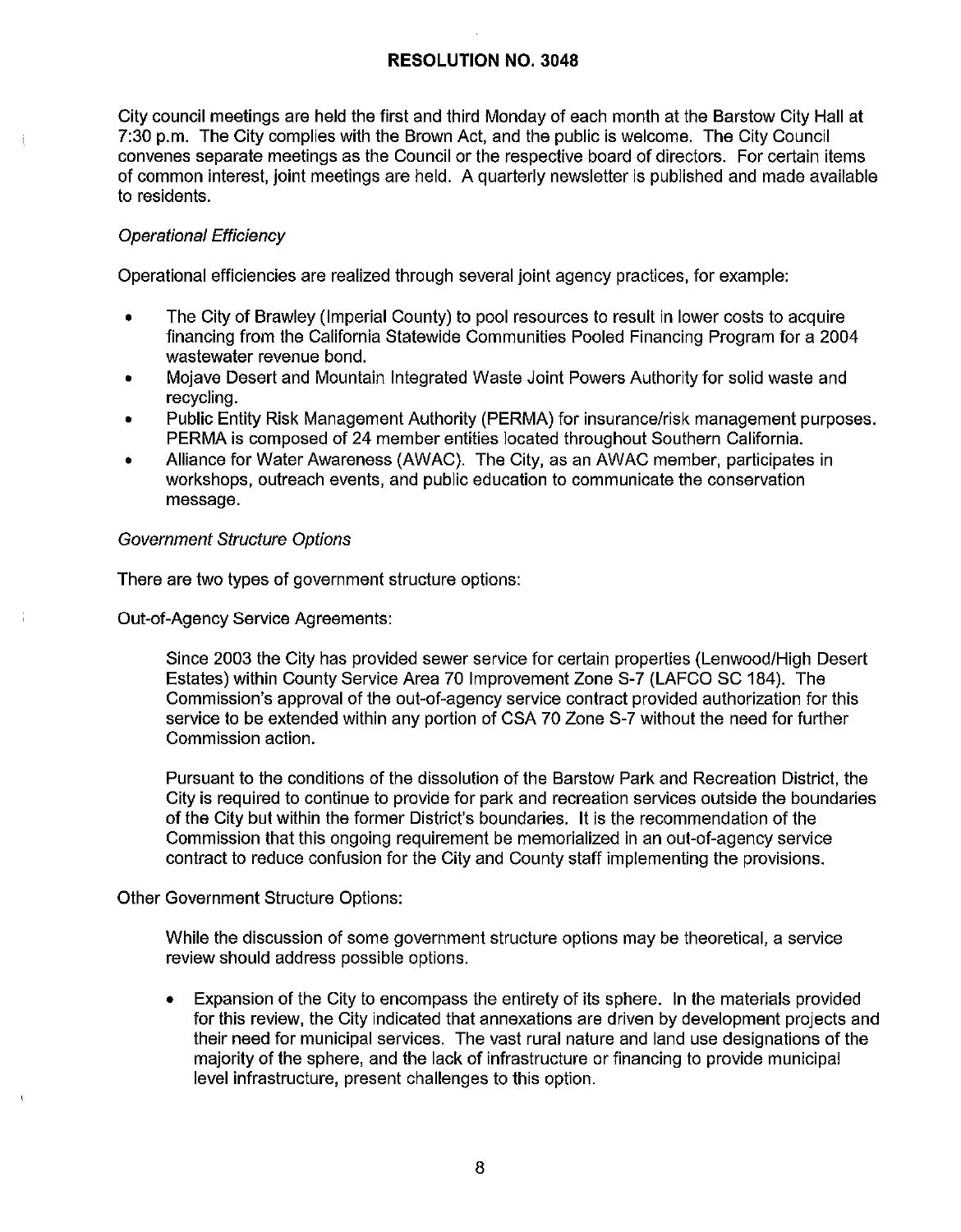- Barstow Fire Protection District (District) becoming a subsidiary district of the City. In order for the District to become a subsidiary district of the City, at least 70% of registered voters in the District must reside in the City and at least 70% of the District's territory must also be within the boundaries of the City. The District does not meet the threshold for territory within the boundaries of the City at this time.
- Annexation of the Barstow Heights community. In this option, the City would annex the Barstow Heights community. Such an application would be processed to include the dissolution of the Barstow Heights Community Services District or establishment as a subsidiary district and the dissolution of County Service Area 70 Improvement Zone R-42 (roads) with the City identified as the successor agency. The City would then be responsible for extending its services to the area.
- Annexation of the Lenwood community. In this option, the City would annex the Lenwood community. Such an application would be processed to include the dissolution of County Service Area 70 Improvement Zone S-7 (sewer) with the City identified as the successor agency and the detachment from County Service Area SL-1 (streetlights). The City would then be responsible for extending its services to the area, including the maintenance of the sewer collection system and street lights.
- Maintenance of the status quo  $-$  At this time, the City is not requesting any changes to its governmental structure.

Based upon its evaluation, the Commission supports the retention of the current status of the City.

Pursuant to Commission directives when requesting approval of development related annexations, a city must address its totally and substantially-surrounded islands. The City of Barstow's islands were outlined in the Commission's general discussion of the islands and its policies at the Workshop held on March 31, 2005. The Commission determines that there are currently four areas that meet the requirements of being an "island".

On two occasions the City of Barstow has complied with requests from the Commission to address its island areas as a part of development related annexations. For the last annexation to the City of Barstow, LAFCO 3085, at the request of the Commission the City indicated that it would initiate the annexation of the "West Lenwood Island" as identified in the staff report within one year. A contract has been issued to prepare the necessary documents for the submission of this island. In addition, in 2002, the City complied with the Commission's request to initiate the "Mojave Manor" island annexation as a part of the Commission consideration of LAFCO 2880 annexing the NEBO Base to the City.

**WHEREAS,** the following determinations are made in conformance with Government Code Section 56425 and local Commission policy:

# **1. Present and Planned Uses:**

Overall, the City's boundaries and sphere include the full range of densities from high density to non-developable land. Land uses also include the full range which includes open space, rural living, and residential. There are Williamson Act contracts in the western sphere area along the Mojave River which recognize ongoing agricultural uses that will remain for a minimum period of ten years. The majority of the sphere area is a combination of vacant lands with Rural Living and Resource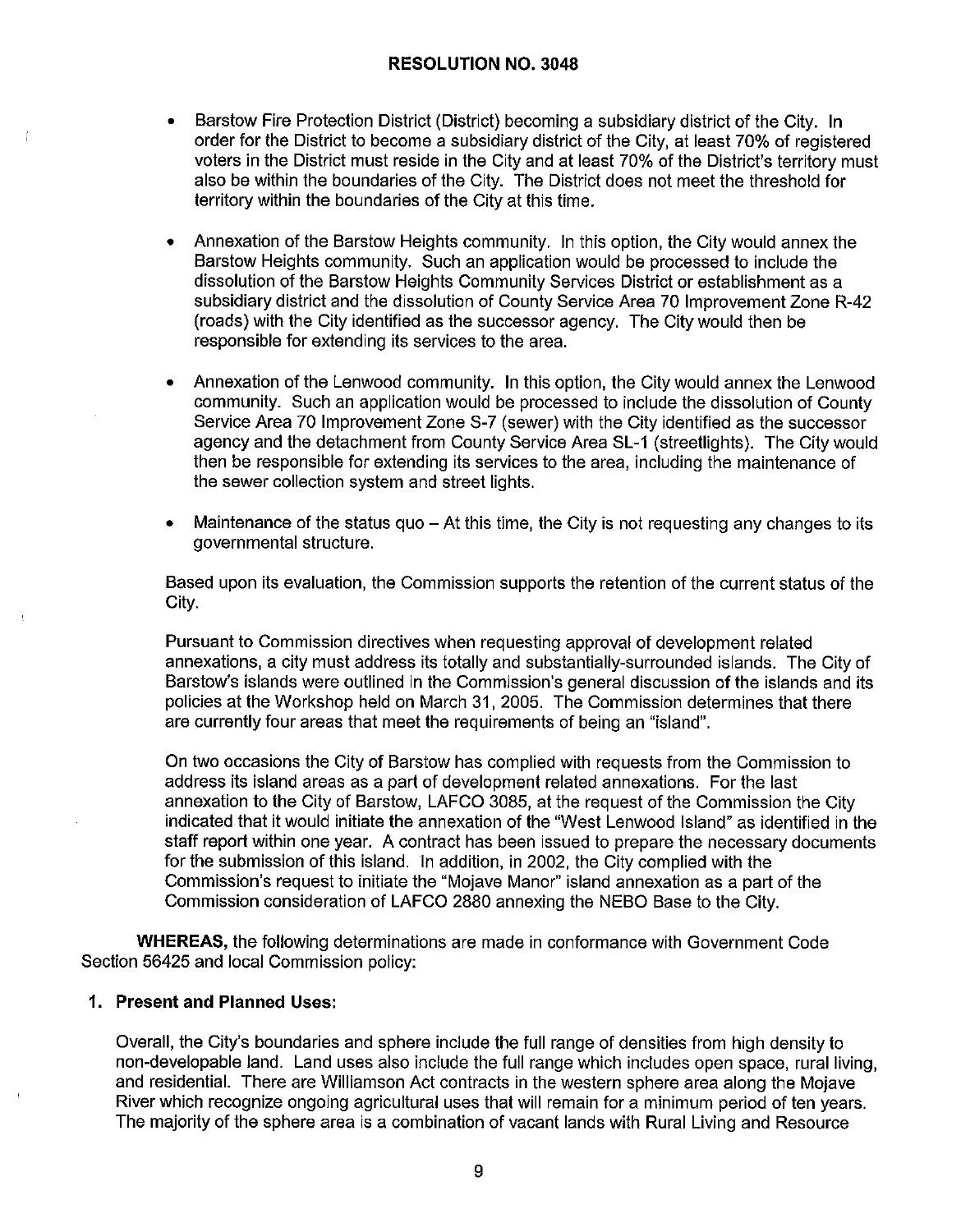Conservation land use designations. The specific plan for the Lenwood area will guide development in the future in this area. The landownership breakdown of the community is as follows:

| <b>Land Owner</b>                    | <b>Sq Miles</b> | Percentage |
|--------------------------------------|-----------------|------------|
| Private                              | 120.1           | 65%        |
| US Bureau of Land Management         | 57.9            | 31.3%      |
| Military                             | $-6.7$          | $3.6\%$    |
| State Lands - State Lands Commission | 0.1             | 0.1%       |
| Total                                | 184.8           | 100.0%     |

A portion of the sphere is managed by the Bureau of Land Management, the Stoddard Valley Off-Highway Recreation Area. There is little developable land since the area is designated by the County General Plan as Resource Conservation ( open space and recreational activities - minimum lot size 40 acres) and is comprised mostly of Bureau of Land Management lands. The territory of Stoddard Valley OHV has no requirement for municipal level services based upon the public nature of the majority of the land holdings and uses and its recent inclusion within the San Bernardino Fire Protection District for fire suppression, emergency response, rescue, and ambulance. Representatives from the Bureau of Land Management - Barstow Office, state that one of the Barstow Office's goal is to make the Stoddard Valley Off-Highway Recreation Area whole by acquiring all the private lands within the recreation area.

The sphere of influence for the City includes roughly half of the Hinkley community as defined by the boundaries of County Service Area 70 Improvement Zone W. In looking at future service delivery and community needs, the Commission determined to expand the sphere of influence of the City to include the entirety of the Hinkley community. County General Plan land use designations are primarily comprised of Rural Living, Residential Single, and Special Development -Residential. Other land use designations include Resource Conservation, General Commercial, and Neighborhood Commercial.

The City's boundary currently encompasses approximately 40 +/- square miles, and its sphere of influence extends an additional 145 +/- square miles. The County's Development Code establishes a "sphere standards overlay" to allow the implementation of County development standards or standards that closely conform to city development standards. The intent of this sphere overlay standard is to, "ensure that the County's approval of a proposed development in a sphere of influence is consistent with the shared objectives of the County" and the city.

Pursuant to Government Code 56425(b), as a part of the sphere of influence updates for cities conducted by LAFCO, the city and the County are required to meet and discuss the sphere of influence of the city. The City and the County fulfilled the meeting requirement. Discussed at the meeting were planning and development standards, and the City relayed to County representatives that there is no interest at this time in expanding its sphere of influence. No agreements are known to have been reached between the City and County on planning or development standards for the sphere of influence territory.

# **2. Present and Probable Need for Public Facilities and Services:**

In the unincorporated sphere area, the present need for municipal services is minimal due to its primarily vacant nature with some low residential density. The City does provide sewer to a small portion of the sphere pursuant to an out-of-agency service agreement with CSA 70 Zone S-7 in the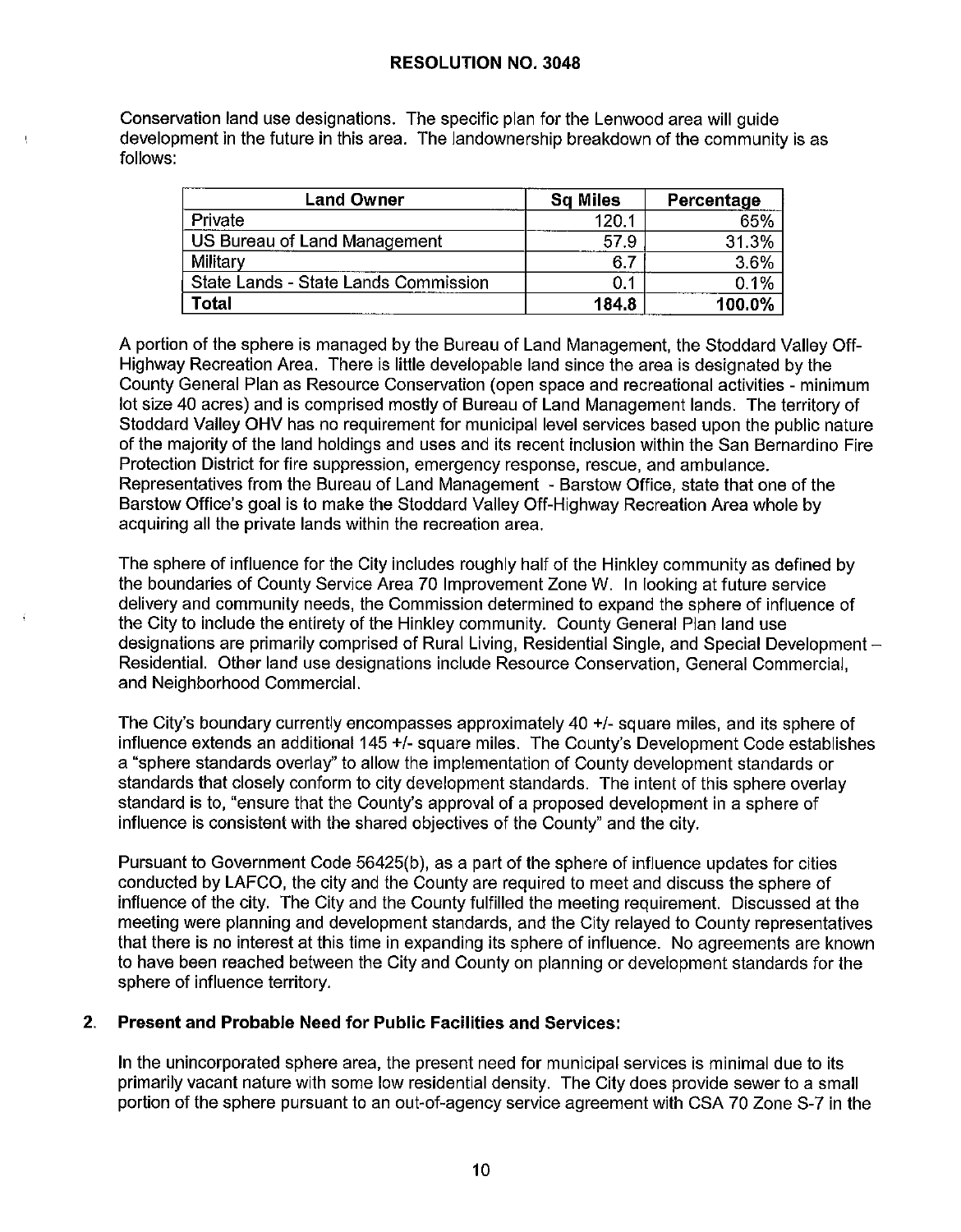Lenwood area and is responsible for park and recreation services within its boundaries and the boundaries of the former Barstow Park and Recreation District.

Given the anticipated growth within the sphere, residential projects will require the full range of municipal services including development of schools, parks, medical facilities, and police and fire services.

# **3. Present Capacity of Public Facilities and Adequacy of Public Services**

Currently, the City indicates that the reclamation facility and sewer collection system is in good condition. However, according to the FY 2006-07 Comprehensive Annual Financial Report, the California Regional Water Quality Control Board in August 2006 issued one order and one notice requiring the City to take remediation action. The City plans to upgrade the reclamation facility to tertiary level treatment and expand it to accommodate build-out growth in order to comply with the Order and Notice. According to City staff, upon completion the City will be in full compliance with the Order and Notice.

To provide the Barstow Police Department with additional revenues to help adequately support police protection, on the November 2008 ballot is a measure to impose an additional 3/4 cent sales tax within City limits to pay for increased staffing and equipment for the City Police Department and the Barstow Fire Protection District. The proposed tax would be split 69 percent for fire and emergency medical response services and 31 percent for police.

In the sphere area there is some retail water and sewer service, and there are developments with services provided on-site.

# **4. Social and Economic Communities of Interest:**

The City is the core of the social and economic community of interest for the Barstow community. Within the unincorporated sphere, there are four distinct social communities: Barstow Heights, Hinkley, Grandview, and Lenwood. The economic driver for the community is transportation, as the community is a transportation junction. The community is within the Barstow Unified School District except for a small portion on the east that extends into the Silver Valley Unified School District.

# **5. Additional Determinations**

- The Commission's Environmental Consultant, Tom Dodson and Associates, has determined the changes outlined for the City of Barstow sphere of influence are statutorily exempt from environmental review.
- As required by State Law notice of the reconsideration by the Commission was provided in the same manner as for the original consideration through publication in a newspaper of general circulation, the Desert Dispatch. Individual notice of the request for reconsideration was not provided as allowed under Government Code Section 56157 as such mailing would have included more than 1,000 individual notices. As outlined in Commission Policy #27, in lieu of individual notice the publication was provided through an eighth page legal ad.
- As required by State law, individual notification was provided to affected and interested agencies, County departments, and those agencies and individuals requesting mailed notice.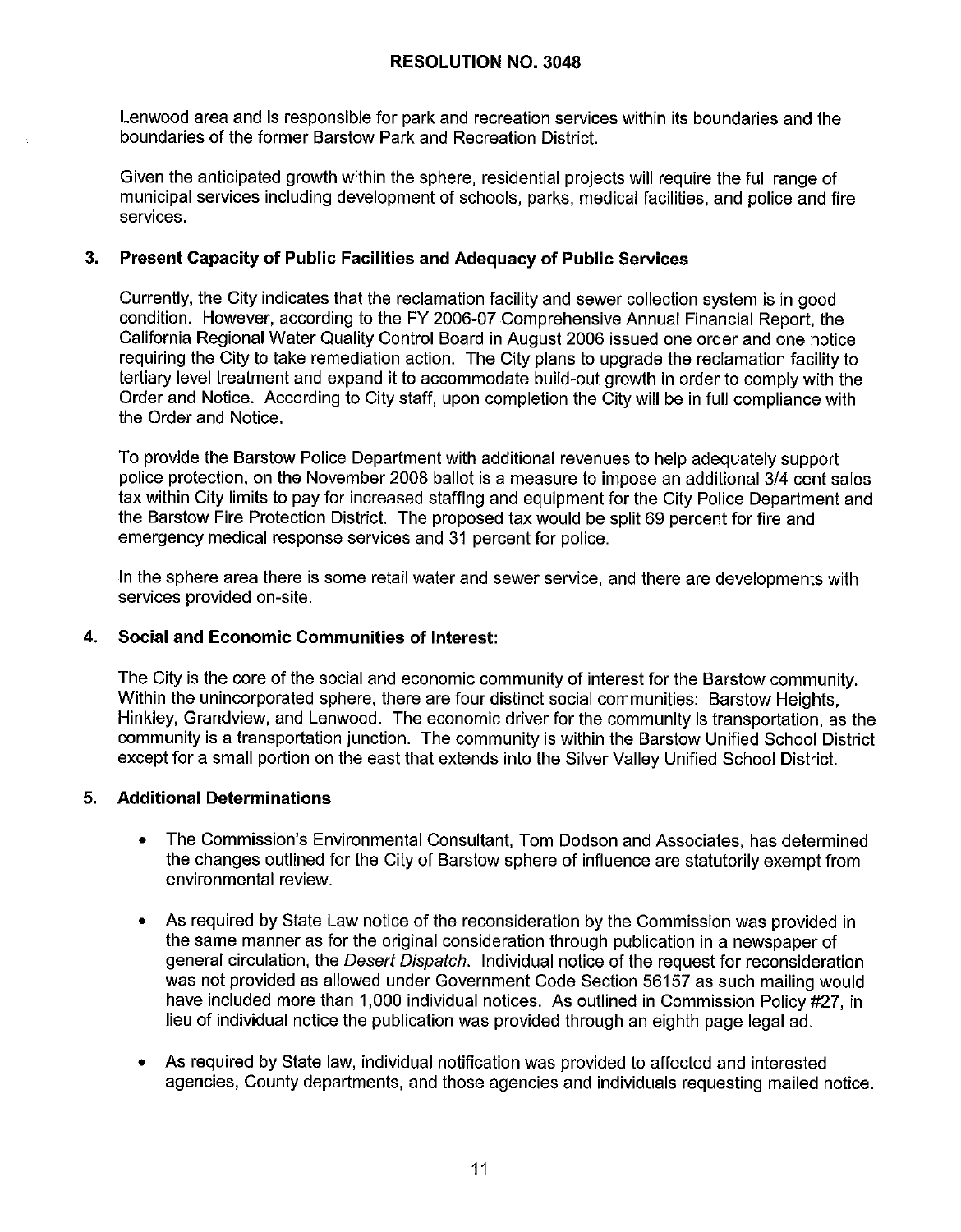Comments from landowners/registered voters and any affected agency were reviewed and considered by the Commission in making its determinations.

**WHEREAS, having reviewed and considered the findings as outlined above, the Commission** expands the sphere of influence to include the remainder of the Hinckley community as defined by the boundaries of County Service Area 70 Improvement Zone W; expands the sphere to the southeast quarter of Section 12 of T09N, R01W; reduces the sphere to exclude parcel 0516-012-03; and affirms the balance of the existing sphere of influence of the City of Barstow, and;

NOW. THEREFORE. BE IT RESOLVED by the Local Agency Formation Commission of the County of San Bernardino, State of California, that this Commission shall consider this to be the sphere of influence for the City of Barstow; it being fully understood that establishment of such a sphere of influence is a policy declaration of this Commission based on existing facts and circumstances which. although not readily changed, may be subject to review and change in the event a future significant change of circumstances so warrants:

BE IT FURTHER RESOLVED that the Local Agency Formation Commission of the County of San Bernardino, State of California, does hereby determine that City of Barstow shall indemnify, defend, and hold harmless the Local Agency Formation Commission of the County of San Bernardino from any legal expense, legal action, or judgment arising out of the Commission's designation of the modified sphere of influence, including any reimbursement of legal fees and costs incurred by the Commission:

THIS ACTION APPROVED AND ADOPTED by the Local Agency Formation Commission of the County of San Bernardino by the following vote:

| AYES:          |                                         | <b>COMMISSIONERS: Cox, Curatalo, McCallon, Nuaimi, Pearson</b> |  |  |
|----------------|-----------------------------------------|----------------------------------------------------------------|--|--|
| <b>NOES:</b>   | <b>COMMISSIONERS:</b>                   | None                                                           |  |  |
| <b>ABSENT:</b> | <b>COMMISSIONERS: Biane, Mitzelfelt</b> |                                                                |  |  |
|                |                                         |                                                                |  |  |

| <b>STATE OF CALIFORNIA</b>      |       |
|---------------------------------|-------|
| <b>COUNTY OF SAN BERNARDINO</b> | ) SS. |

I, KATHLEEN ROLLINGS-McDONALD, Executive Officer of the Local Agency Formation Commission of the County of San Bernardino, California, do hereby certify this record to be a full, true, and correct copy of the action taken by said Commission, by vote of the members present, as the same appears in the Official Minutes of said Commission at its meeting of **February 18, 2009.** 

DATED: February 18, 2009

فأسف فأسف فه

HLEEN ROLLINGS-McDONALD **Executive Officer**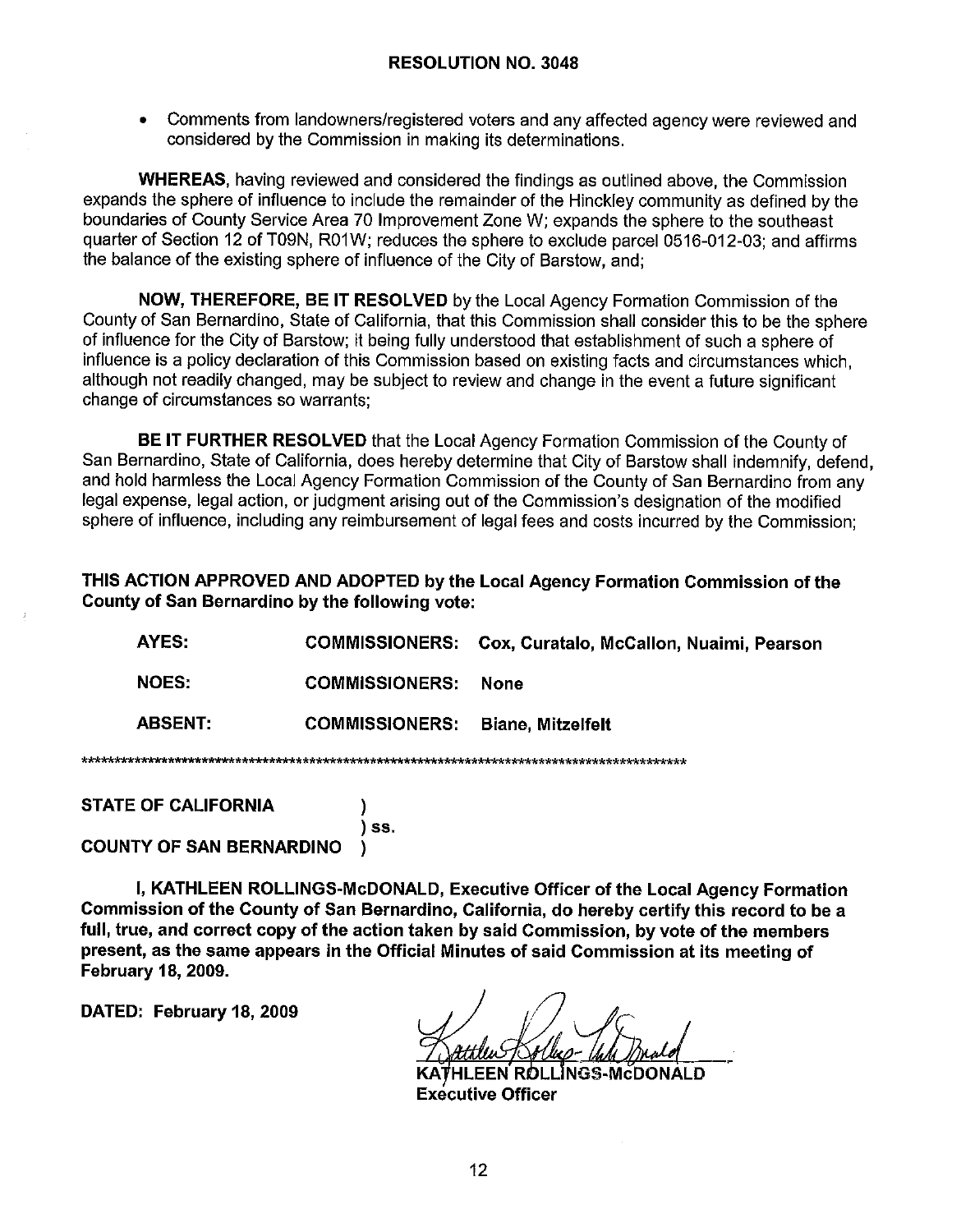|                                                                                                                                                                                                                                           | 28  | 21  | ø                             | Щ           | ş,            |    |
|-------------------------------------------------------------------------------------------------------------------------------------------------------------------------------------------------------------------------------------------|-----|-----|-------------------------------|-------------|---------------|----|
|                                                                                                                                                                                                                                           | p   | æ   | ø                             | ×           | 25            |    |
|                                                                                                                                                                                                                                           | ×   | y.  | 14                            | ×.          | ×             | 31 |
|                                                                                                                                                                                                                                           | ţ.  | é   | ú                             | ż           | ś             |    |
|                                                                                                                                                                                                                                           | *   | ś   | 10                            | n           | ią            | ,  |
|                                                                                                                                                                                                                                           | 17  | 14  | 10                            | ţ4          | 36            | ¢  |
|                                                                                                                                                                                                                                           | \$1 | ø   | TOSN ROSW<br>×                | z,          | 24            |    |
|                                                                                                                                                                                                                                           |     |     |                               |             | <b>Howard</b> |    |
|                                                                                                                                                                                                                                           | ¥   | a   | ¥                             | ы           | ķ             |    |
|                                                                                                                                                                                                                                           |     | Ł.  |                               | 'Silver     |               |    |
| Dark Countrie May 14, 2004                                                                                                                                                                                                                | z   |     | ×                             | .<br>Lake.  |               |    |
|                                                                                                                                                                                                                                           |     | Ś.  | <b>INDOVE MOLINE SAIN NO.</b> |             |               |    |
|                                                                                                                                                                                                                                           | ï   |     | \$                            | 2           |               |    |
|                                                                                                                                                                                                                                           | 1   | ú   | 10                            | 11          | v,            |    |
|                                                                                                                                                                                                                                           |     |     |                               |             |               |    |
|                                                                                                                                                                                                                                           | 12  | ċ\$ | TOTN ROS V<br>IJ              |             | Ħ             |    |
|                                                                                                                                                                                                                                           | ×   | 'n  | ä                             | ÷           |               |    |
|                                                                                                                                                                                                                                           | 51  | m   | Ī<br>n                        | ì<br>Į<br>š | 25            | Τķ |
| <b>Department of activity of the Contract of the Contract of Contract of the Contract of Contract of the Contract of Contract of Contract of Contract of Contract of Contract of Contract of Contract of Contract of Contract of</b><br>ļ |     |     |                               |             |               |    |
|                                                                                                                                                                                                                                           |     |     |                               |             |               |    |
|                                                                                                                                                                                                                                           |     |     |                               |             |               |    |
|                                                                                                                                                                                                                                           |     |     |                               |             |               |    |
| 역<br>Þ                                                                                                                                                                                                                                    |     |     |                               |             |               |    |